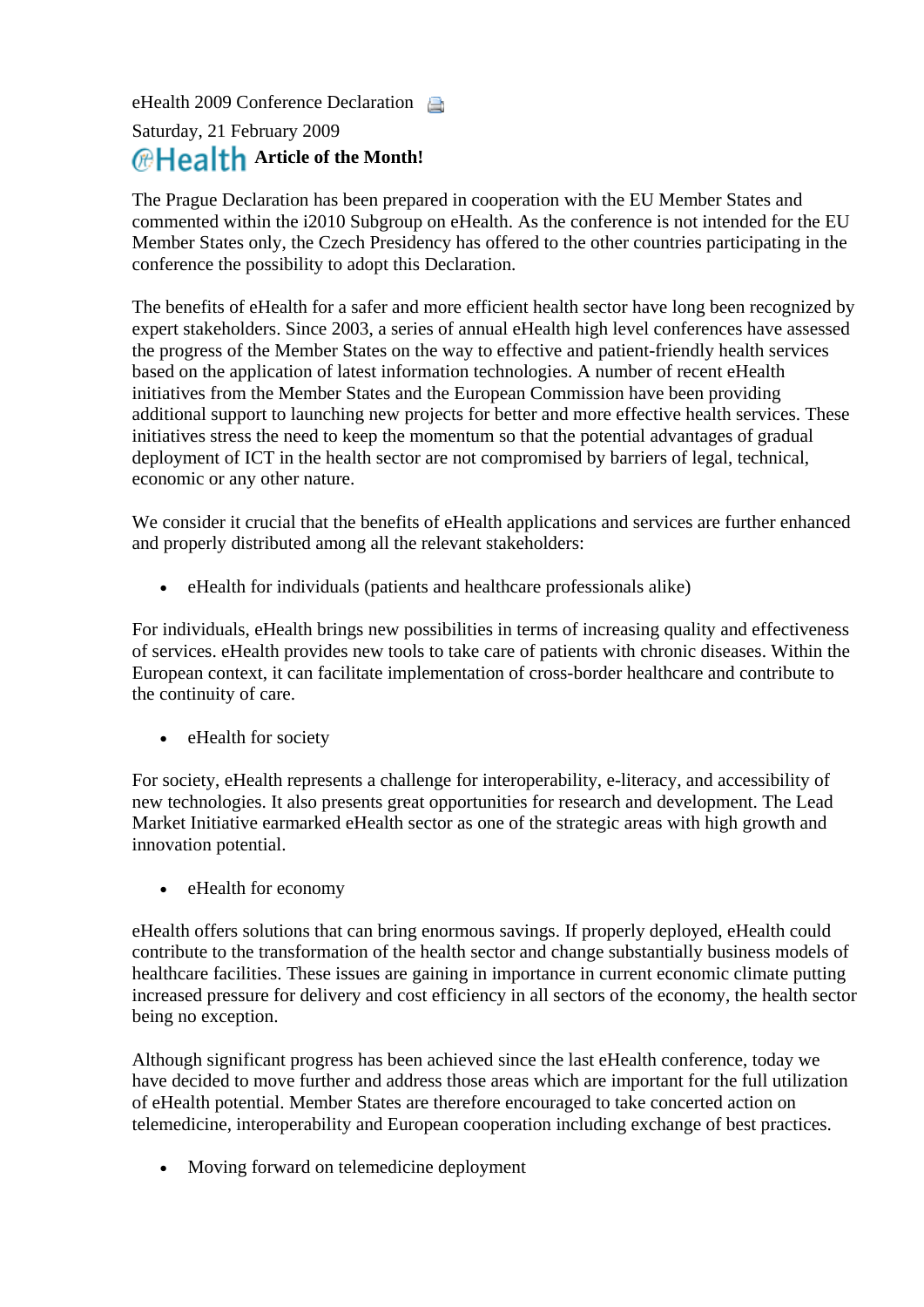The Commission's Communication on telemedicine(1) from November 2008 outlines the areas for improvement and presents an action plan aimed at full exploitation of the opportunities offered by telemedicine. Building the confidence of patients as well as that of health professionals in telemedicine services, bringing legal clarity and solving technical issues, as well as facilitating market development are identified as the main challenges. A clear commitment within Member States to handle above-mentioned items will secure that the market of telemedicine applications is less fragmented and not limited to one-off and small-scale projects.

• Interoperability and development of common standards

The rapid acceptance and take-off of eHealth depends to a large extent on a common set of standards for electronic health records, patient summaries, emergency data and other services. The lack of interoperability has been identified as one of the main areas to address, as already laid out in the existing EU action plan on eHealth. While several initiatives fostering the adoption of standards are making progress(2), an agreement on a consistent set of EU-level harmonized standards is lacking. The main objective of these initiatives is to facilitate access to health care to all EU citizens wherever they happen to work or travel(3). Key elements to achieve interoperability are associated with ontological and semantic standards as well as technological standards. The implementation of the eHealth Interoperability Standards Mandate M403 is an initiative that should be widely supported for enabling interoperability of eHealth systems and services in Europe.

• European cooperation and exchange of best practices

The annual eHealth high-level conferences bring a unique opportunity to exchange best eHealth practices between EU Member States. A benchmarking study on ICT use among European general practitioners(4), released last year, revealed a large gap between Member States and between readiness and actual use of eHealth. While most health professionals are now routinely using ICT, there is substantial scope for improvement in what concerns the interconnection of the electronic networks of different health actors. The electronic exchange of patient data and the ICT-supported interactions between health professionals and with patients also require additional developments before becoming established, working routines.

## **What next? Special attention to be paid to three areas**

While many initiatives are ongoing, we have for the immediate future identified three areas to which special attention should be paid in order to facilitate the development, implementation and usage of new eHealth services and solutions.

• Fulfilling existing strategic goals and setting new ones

EU Member States declare their intent to fulfil the goals set out in the i2010 initiative, eHealth action plan and specific national strategies to promote eHealth in the European Union. In relation to the drafting of new initiatives we consider it necessary that eHealth issues are given relevant space. The above-mentioned Commission communication on telemedicine urged Member States to assess their needs and priorities in telemedicine by the end of this year. Any new national eHealth strategies which result may be presented at next year's conference.

• Patient safety and empowerment

The introduction of new ICT in the health sector has a positive effect on patient safety and quality of care. Member States are encouraged to strengthen the involvement of patients via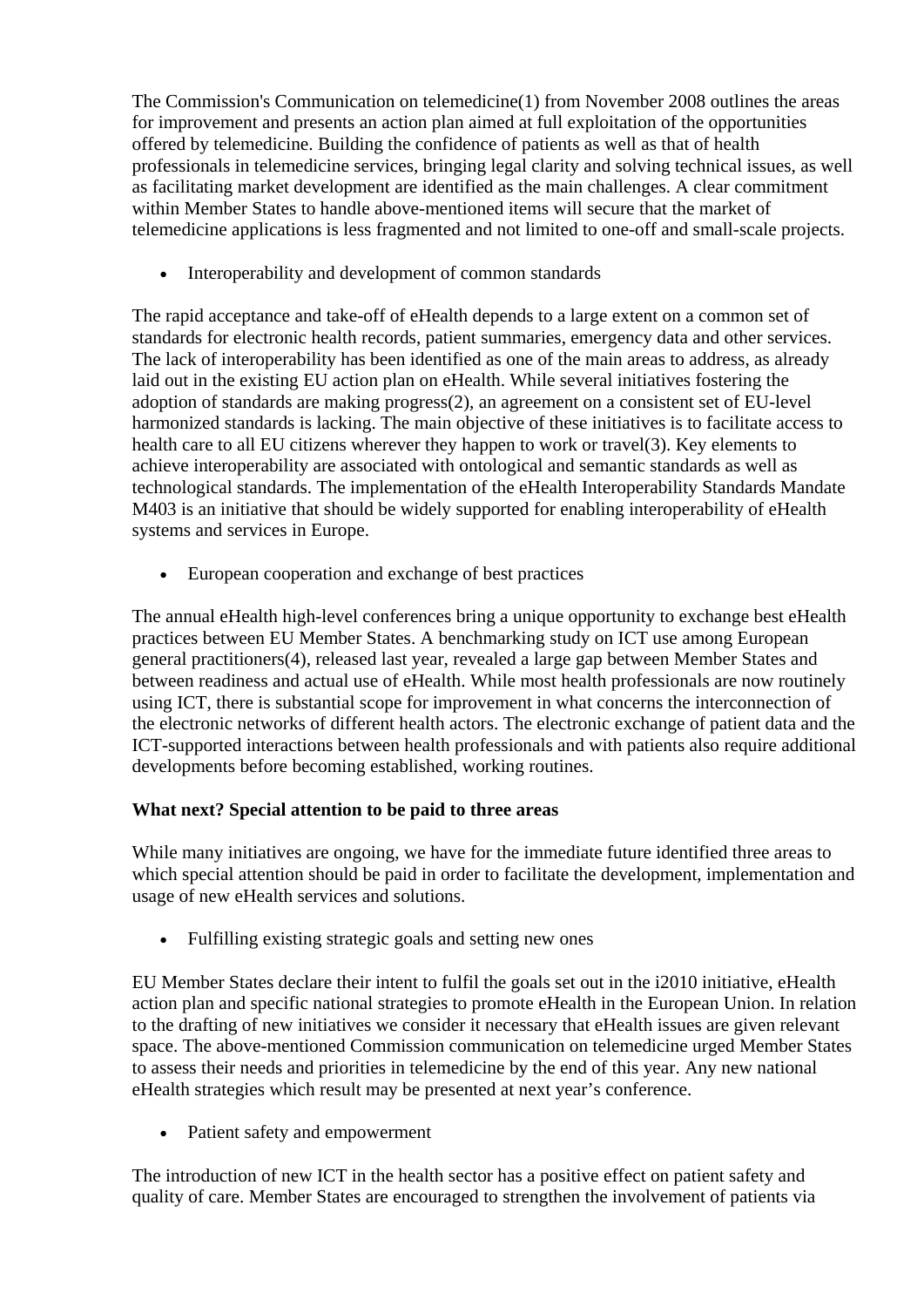communicating targeted patient safety policies and solving legal and ethical issues. The data protection and privacy issues also require special attention since they have a significant impact on eHealth uptake. It is therefore important to seek a common approach to optimize existing directives on data protection and privacy.

• Governance structure for eHealth

The eHealth sector has now reached a level of maturity that requires consideration to be given to the most appropriate arrangements for Europe-wide governance. All Member and partner European states are invited to take part in discussions on the options for new arrangements. These discussions are determined by the need to achieve interoperability and speed-up deployment so that patient safety and continuity of care can be ensured within the Member States as well as at the cross-border level.

## **Call for action on building an eHealth area for European citizens**

The Member States and the European Commission endeavour to facilitate the building of a **European eHealth area** which will enable access to healthcare for all citizens. For this purpose continued efforts are needed, particularly in the areas of **telemedicine services deployment, interoperability** as well as Europe-wide cooperation and exchange of best practices. Member States are encouraged to adapt their national eHealth strategies so that the individuals (patients and healthcare professionals), society and economy are all the beneficiaries of eHealth's positive effects. The Member States are also urged to participate in discussions about **a Europe-wide governance structure for eHealth** that will give additional impetus to the introduction of new services and removing existing obstacles.

1. COM(2008) 689: Telemedicine for the benefit of patients, healthcare systems and society

2. For example the recent Commission's communication on cross-border interoperability of electronic health record systems: COM (2008) 3282 or epSOS (Smart Open Service for European Patients) project.

3. Work is also under way as regards the Directive on application of patients' rights in cross-border healthcare.

4. Benchmarking ICT use among General Practitioners in Europe, final report, April 2008 (by empirica in association with Ipsos)

For further information: ICT for Health European Commission - Information society and Media DG Office: BU31 06/73 B-1049 Brussels Tel: +32 2 296 41 94 Fax: +32 2 296 01 81 [http://europa.eu/information\\_society/eHealth](http://europa.eu/information_society/ehealth) 

Related news articles:

- [eHealth 2009 Conference of Health Ministers Launched](http://www.ehealthnews.eu/content/view/1508/37/)
- eHealth 2009 eHealth for Individuals, Society and Economy
- [The Portorož Declaration eHealth 2008 Conference](http://www.ehealthnews.eu/content/view/1137/37/)
- [eHealth 2008 Conference: eHealth Without Frontiers](http://www.ehealthnews.eu/content/view/1044/37/)
- [eHealth 2008 Conference eHealth Without Frontiers](http://www.ehealthnews.eu/content/view/790/37/)
- Draft Final Conference conclusions eHealth 2006 Conference, Málaga, Spain
- [eHealth and Health Policies: Synergies for better Health in a Europe of Regions](http://www.ehealthnews.eu/content/view/39/37/)

**Bookmark with:**